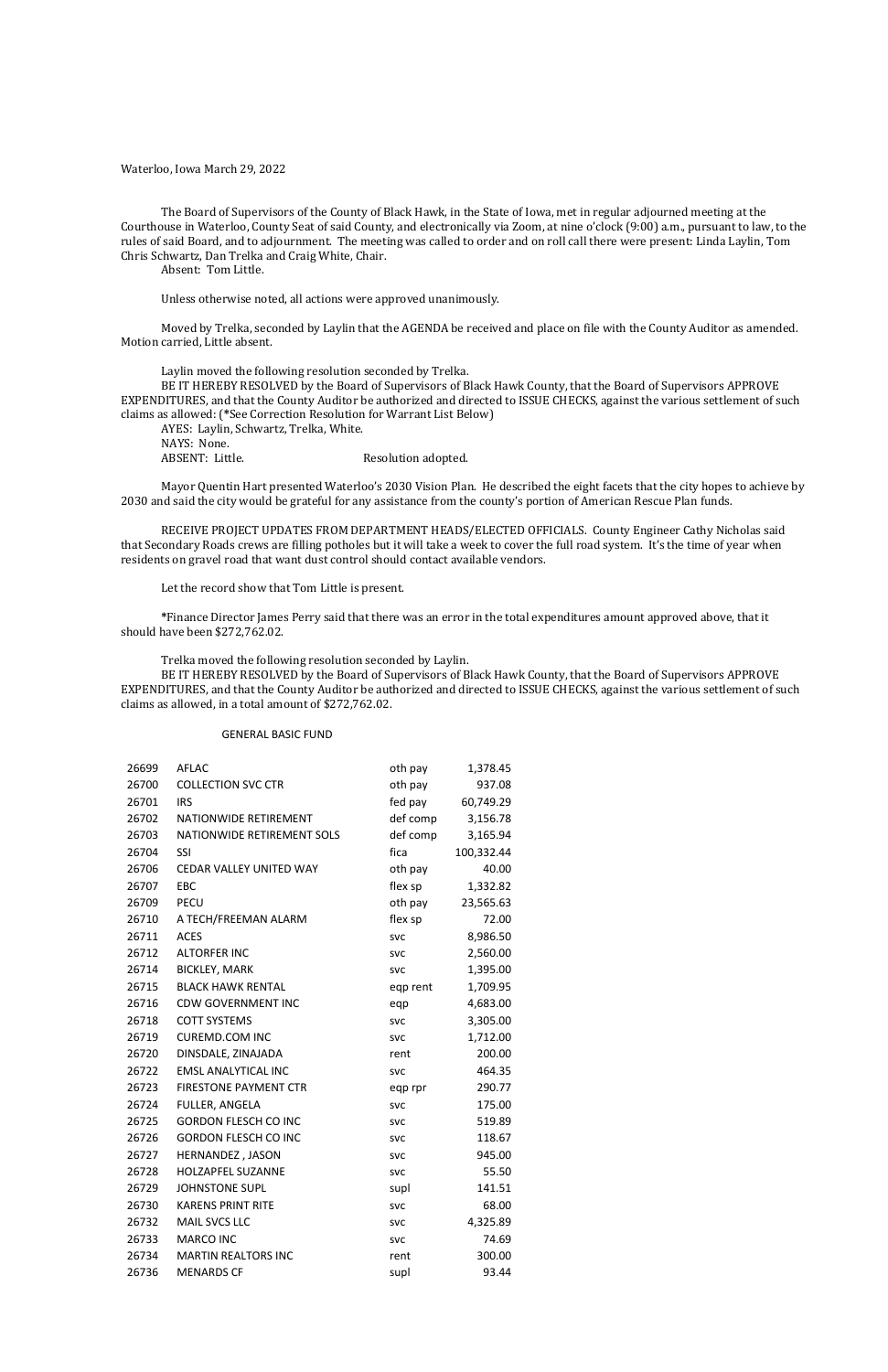| 26738  | <b>MENARDS WLOO</b>                   | supl       | 28.60     |
|--------|---------------------------------------|------------|-----------|
| 26739  | <b>MENARDS WLOO</b>                   | supl       | 516.18    |
| 26740  | METRO INVESTMENTS LLC                 | rent       | 525.00    |
|        |                                       |            |           |
| 26743  | PEHL, KRISTIN                         | rent       | 400.00    |
| 26744  | PER MAR SECURITY SVCS                 | <b>SVC</b> | 10,064.34 |
| 26745  | PER MAR SECURITY SVCS                 | <b>SVC</b> | 664.56    |
| 26746  | <b>QUADIENT, INC</b>                  | supl       | 21.36     |
| 26747  | <b>SANDEES LTD</b>                    | supl       | 34.45     |
| 26748  | <b>SCOTS SUPL CO INC</b>              | supl       | 293.51    |
|        |                                       |            |           |
| 26749  | <b>SLED SHED</b>                      | supl       | 126.47    |
| 26751  | <b>STOREY KENWORTHY</b>               | supl       | 563.51    |
| 26752  | THE SCOOP FEED & SUPL                 | food       | 46.02     |
| 26754  | WLOO COMMUNITY SCHOOLS                | supl       | 871.00    |
| 26755  | <b>WBC MECHANICAL INC</b>             | <b>SVC</b> | 4,296.46  |
| 331396 | <b>COMMUNITY HEALTH CHARITIES IA</b>  | <b>SVC</b> | 2.00      |
| 331398 | <b>AGVANTAGE FS INC</b>               | <b>SVC</b> | 1,189.13  |
|        |                                       |            |           |
| 331399 | AMAZON CAPITAL SVCS INC               | supl       | 7,420.52  |
| 331400 | <b>BLACK HAWK CO LANDFILL</b>         | <b>SVC</b> | 145.76    |
| 331401 | <b>BUCHANAN CO SHERIFF</b>            | <b>SVC</b> | 63.34     |
| 331402 | CAPITAL SANITARY SUPL CO INC          | supl       | 110.40    |
| 331405 | <b>CENTURYLINK</b>                    | util       | 148.68    |
| 331406 | <b>CENTURYLINK</b>                    | util       | 91.36     |
| 331407 | <b>CENTURYLINK</b>                    | util       | 447.48    |
| 331410 | <b>CINTAS CORP</b>                    | supl       | 272.33    |
| 331411 | CJ COOPER & ASSOC INC                 | supl       | 167.60    |
|        |                                       |            |           |
| 331413 | <b>COURIER</b>                        | publ       | 576.23    |
| 331414 | <b>DICKEYS PRINTING</b>               | <b>SVC</b> | 505.25    |
| 331417 | <b>ECHO GROUP INC</b>                 | supl       | 1,009.30  |
| 331418 | <b>FEDEX</b>                          | <b>SVC</b> | 58.62     |
|        | 331419 FERGUSON ENTERPRISES INC       | supl       | 107.50    |
| 331420 | <b>FRANKLIN CO</b>                    | <b>SVC</b> | 60.08     |
| 331421 | <b>GALLS LLC</b>                      | supl       | 579.95    |
| 331424 | <b>GREEN SOURCE MGMT-THE SHREDDER</b> |            | 575.35    |
|        |                                       | <b>SVC</b> |           |
| 331425 | <b>GREEN SOURCE MGMT-THE SHREDDER</b> | <b>SVC</b> | 163.38    |
| 331426 | HARRIS CLEANING SVC & SLS INC         | <b>SVC</b> | 40.00     |
| 331428 | HOPKINS MEDICAL PRODUCTS              | supl       | 174.55    |
| 331429 | IA PRISON INDUSTRIES                  | <b>SVC</b> | 330.00    |
| 331431 | IA ST MEDICAL EXAMINER                | <b>SVC</b> | 20,349.19 |
| 331432 | <b>IA STATE</b>                       | <b>SVC</b> | 3,066.97  |
| 331433 | IA ST SHERIFFS & DEPUTIES ASSOC       | edu        | 600.00    |
| 331435 | <b>JOHNSON CO</b>                     |            | 139.68    |
|        |                                       | <b>SVC</b> |           |
| 331436 | <b>KSM RENTALS</b>                    | rent       | 200.00    |
| 331439 | MEDLINE INDUSTRIES INC                | eqp        | 65.69     |
| 331440 | MESSINGHAM SNOW PLOWING               | <b>SVC</b> | 700.00    |
| 331441 | MID AMERICAN ENERGY                   | util       | 18.14     |
| 331444 | MID AMERICAN ENERGY                   | util       | 507.33    |
| 331445 | MID AMERICAN ENERGY                   | util       | 1,394.59  |
| 331446 | <b>NAPA AUTO PARTS</b>                | supl       | 63.45     |
|        |                                       |            |           |
| 331447 | <b>OREILLY AUTOMOTIVE STORES</b>      | eqp        | 25.58     |
| 331448 | <b>OUTDOOR &amp; MORE</b>             | supl       | 18.90     |
| 331449 | PATHWAYS BEHAVIORAL SVCS              | <b>SVC</b> | 6,536.96  |
| 331451 | POLK CO SHERIFF                       | <b>SVC</b> | 43.19     |
| 331452 | PRESTO-X                              | <b>SVC</b> | 32.00     |
| 331453 | PRESTO-X                              | <b>SVC</b> | 242.00    |
| 331455 | RADIO COMM SYSTEMS                    | eqp rpr    | 803.88    |
| 331457 | RAY O'HERRON CO INC                   | unif       | 429.97    |
| 331462 | SOUTHERN GOODS LLC                    |            |           |
|        |                                       | supl       | 590.00    |
| 331464 | SUMMIT FOOD SVC LLC                   | food       | 11,319.81 |
| 331465 | <b>SWEENEY COURT REPORTING SVC</b>    | <b>SVC</b> | 355.90    |
|        | 331466 TEDS HOME & HARDWARE           | supl       | 119.31    |
|        | 331467 THE SHRED MASTER LLC           | <b>SVC</b> | 178.72    |
| 331468 | TK ELEVATOR CORP                      | eqp rpr    | 33.54     |
| 331469 | TK ELEVATOR CORP                      | <b>SVC</b> | 132.81    |
| 331470 | <b>TRACTOR SUPL CO</b>                | supl       | 135.92    |
| 331471 | <b>TSP COURT REPORTING</b>            | <b>SVC</b> | 65.00     |
| 331472 | <b>USPO</b>                           | postage    | 8,600.00  |
|        |                                       |            |           |
| 331473 | UNITY POINT - ALLEN HOSPITAL          | <b>SVC</b> | 325.00    |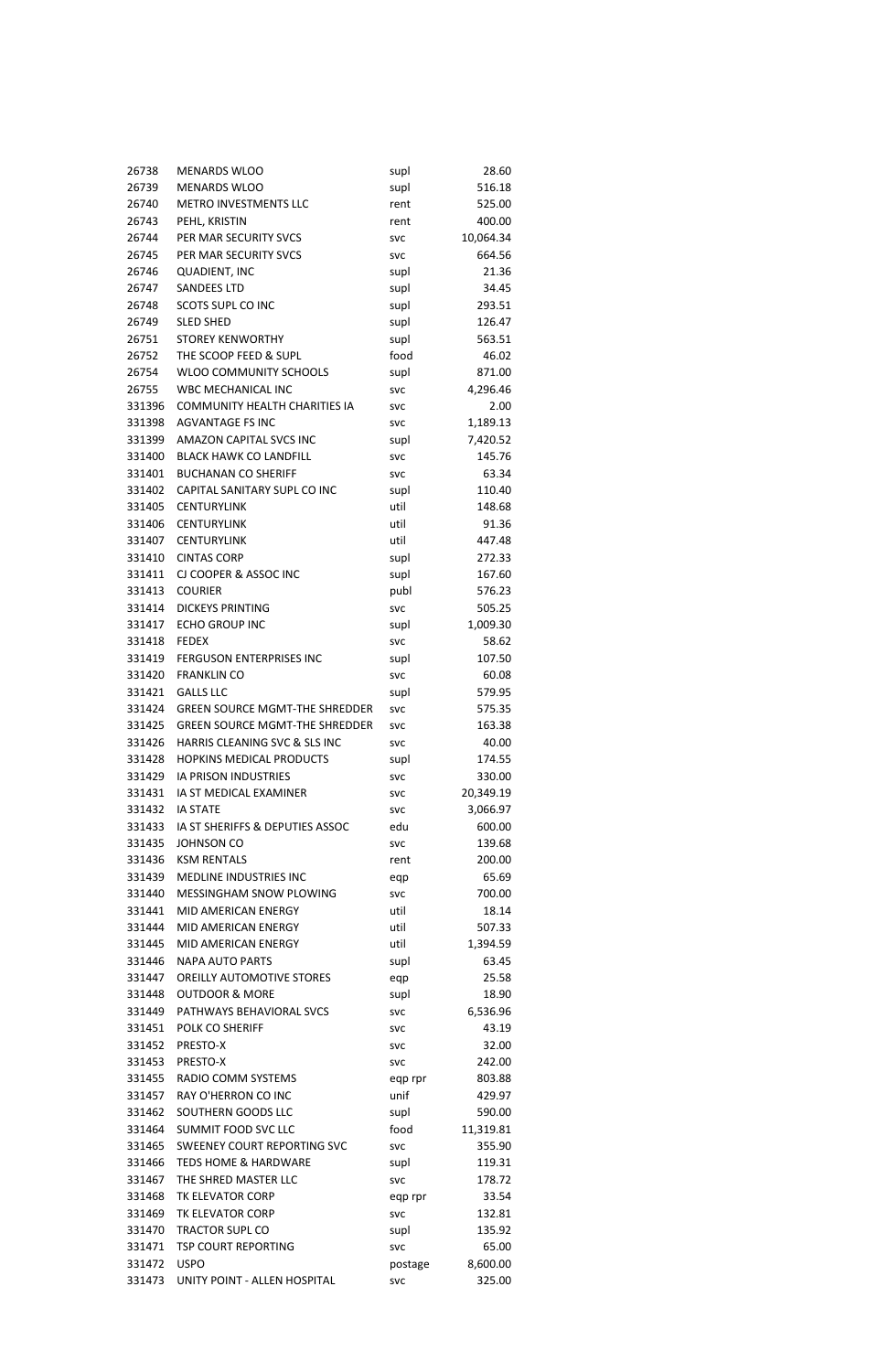| 331476 US CELLULAR        | util       | 297.19   |
|---------------------------|------------|----------|
| 331477 VERIZON WIRELESS   | util       | 11.55    |
| 331479 WLOO CITY OF       | oth pay    | 72.00    |
| 331480 WLOO WATER WORKS   | util       | 276.22   |
| 331481 WEST PAYMENT CTR   | <b>SVC</b> | 2.190.89 |
| 331482 WINDSTREAM IA COMM | util       | 2.652.81 |

# GENERAL SUPPLEMENTAL FUND

| 26701 | IRS.                           | fed pay  | 422.25 |
|-------|--------------------------------|----------|--------|
| 26703 | NATIONWIDE RETIREMENT SOLS     | def comp | 500.00 |
| 26704 | SSL                            | fica     | 941.16 |
|       | 331430 IA ST ASSOC OF COUNTIES | training | 50.00  |
|       | 331482 WINDSTREAM IA COMM      | utiil    | 9.23   |

# CO SVCS FUND

| 26701 | <b>IRS</b>                | fed pay  | 242.06 |
|-------|---------------------------|----------|--------|
| 26702 | NATIONWIDE RETIREMENT     | def comp | 75.00  |
| 26704 | -SSI.                     | fica     | 399.28 |
|       | 331482 WINDSTREAM IA COMM | util     | 13.20  |

# RURAL BASIC FUND

| 26699 | AFLAC                     | oth pay  | 133.79   |
|-------|---------------------------|----------|----------|
| 26700 | <b>COLLECTION SVC CTR</b> | oth pay  | 872.80   |
| 26701 | IRS.                      | fed pay  | 4,762.00 |
| 26702 | NATIONWIDE RETIREMENT     | def comp | 37.50    |
| 26704 | SSI                       | fica     | 6,711.00 |
| 26709 | <b>PECU</b>               | oth pay  | 2,643.87 |
|       |                           |          |          |

# SECONDARY ROADS FUND

| 26699  | AFLAC                              | oth pay    | 65.70     |
|--------|------------------------------------|------------|-----------|
| 26701  | <b>IRS</b>                         | fed pay    | 7,864.75  |
| 26702  | NATIONWIDE RETIREMENT              | def comp   | 505.72    |
| 26703  | NATIONWIDE RETIREMENT SOLS         | def comp   | 100.72    |
| 26704  | SSI                                | fica       | 13,724.02 |
| 26706  | <b>CEDAR VALLEY UNITED WAY</b>     | oth pay    | 28.00     |
| 26709  | <b>PECU</b>                        | oth pay    | 1,547.50  |
| 26711  | <b>ACES</b>                        | <b>SVC</b> | 45.00     |
| 26713  | <b>ANTON SALES</b>                 | supl       | 405.58    |
| 26716  | <b>CDW GOVERNMENT INC</b>          | <b>SVC</b> | 4,498.23  |
| 26737  | <b>MENARDS CF</b>                  | supl       | 82.66     |
| 26741  | NORTHLAND PRODUCTS CO              | supl       | 1,311.92  |
| 26742  | <b>P&amp;K MIDWEST</b>             | supl       | 330.43    |
| 331400 | <b>BLACK HAWK CO LANDFILL</b>      | <b>SVC</b> | 30.00     |
| 331409 | <b>CENTURYLINK</b>                 | util       | 183.62    |
| 331412 | COMPASS MINERALS AMERICA           | supl       | 26,313.42 |
| 331414 | <b>DICKEYS PRINTING</b>            | supl       | 320.00    |
| 331415 | <b>DONS TRUCK SALES INC</b>        | eqp        | 5.12      |
| 331422 | <b>GILBERTVILLE CITY OF</b>        | util       | 76.59     |
| 331434 | JIM SCHROEDER CONSTRUCTION INC     | <b>SVC</b> | 12,458.64 |
| 331446 | <b>NAPA AUTO PARTS</b>             | suppl      | 18.99     |
| 331450 | PHELPS UNIFORM SPECIALIST          | <b>SVC</b> | 55.75     |
| 331458 | RECKER, ROBERT                     | reimb      | 60.00     |
| 331477 | <b>VERIZON WIRELESS</b>            | util       | 809.17    |
| 331478 | <b>VERMEER SALES &amp; SVC INC</b> | supl       | 723.00    |
| 331482 | WINDSTREAM IA COMM                 | util       | 22.20     |

# RECORDER'S RECORD MGT

|  | 331459 RMC IMAGING INC | svc | 5,835.00 |
|--|------------------------|-----|----------|
|--|------------------------|-----|----------|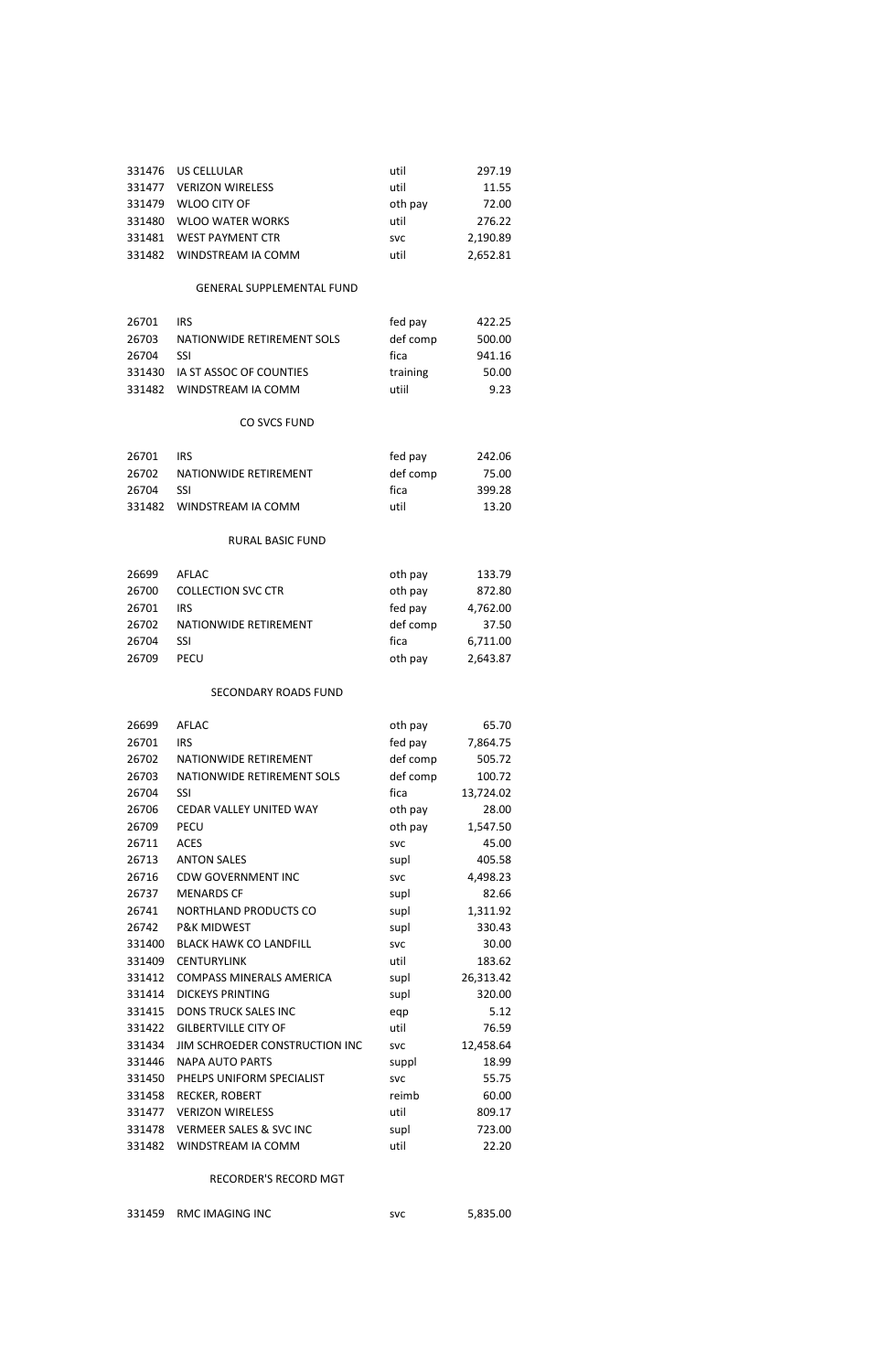# JAIL COMMISSARY FUND

| 26701<br>26704<br>26731<br>26735<br>331399<br>331416<br>331417<br>331427<br>331454 | <b>IRS</b><br><b>SSI</b><br><b>KEEFE SUPL CO</b><br>MCKEE FOODS<br>AMAZON CAPITAL SVCS INC<br><b>DOORS INC</b><br><b>ECHO GROUP INC</b><br>HAWKEYE ALARM & SIGNAL CO<br>PROFESSIONAL OFFICE SVCS | fed pay<br>fica<br>food<br>food<br>supl<br>eqp<br>supl<br><b>SVC</b><br>supl | 187.16<br>512.78<br>6,235.76<br>131.33<br>189.90<br>1,158.18<br>876.00<br>834.00<br>120.17 |
|------------------------------------------------------------------------------------|--------------------------------------------------------------------------------------------------------------------------------------------------------------------------------------------------|------------------------------------------------------------------------------|--------------------------------------------------------------------------------------------|
| 331460                                                                             | SHIVE-HATTERY INC                                                                                                                                                                                | <b>SVC</b>                                                                   | 4,899.20                                                                                   |
| 331474                                                                             | US CELLULAR                                                                                                                                                                                      | utl                                                                          | 677.00                                                                                     |
| 331483                                                                             | YOUNG PLUMBING & HEATING CO                                                                                                                                                                      | eqp rpr                                                                      | 42,828.91                                                                                  |
|                                                                                    | <b>CONSERVATION TRUST FUND</b>                                                                                                                                                                   |                                                                              |                                                                                            |
| 331423                                                                             | <b>GLOBAL EQUIPMENT</b>                                                                                                                                                                          | eqp                                                                          | 3,319.00                                                                                   |
|                                                                                    | <b>ARP FUND</b>                                                                                                                                                                                  |                                                                              |                                                                                            |
| 26750                                                                              | STERLING COMPUTERS CORP                                                                                                                                                                          | eqp                                                                          | 8,010.55                                                                                   |
|                                                                                    | <b>RURAL SEWER FUND</b>                                                                                                                                                                          |                                                                              |                                                                                            |
| 26753                                                                              | <b>URBAN SVCS LLC</b>                                                                                                                                                                            | <b>SVC</b>                                                                   | 3,122.20                                                                                   |
|                                                                                    | <b>INS TRUST FUND</b>                                                                                                                                                                            |                                                                              |                                                                                            |
| 26705                                                                              | <b>NAVITUS HEALTH SOLS</b>                                                                                                                                                                       | ins                                                                          | 8,293.59                                                                                   |
| 26708                                                                              | PREFERRED ONE IINS CO                                                                                                                                                                            | ins                                                                          | 84,469.70                                                                                  |
|                                                                                    | SOLID WASTE ADMIN FUND                                                                                                                                                                           |                                                                              |                                                                                            |
| 26701                                                                              | <b>IRS</b>                                                                                                                                                                                       | fed pay                                                                      | 548.12                                                                                     |
| 26704                                                                              | SSI                                                                                                                                                                                              | fica                                                                         | 665.28                                                                                     |
|                                                                                    |                                                                                                                                                                                                  |                                                                              |                                                                                            |
|                                                                                    | <b>E911 SVC COMMISSION FUND</b>                                                                                                                                                                  |                                                                              |                                                                                            |
| 26717                                                                              | <b>CF UTILITIES</b>                                                                                                                                                                              | util                                                                         | 102.50                                                                                     |
| 26721                                                                              | EAST CENTRAL IA RURAL ELEC                                                                                                                                                                       | util                                                                         | 172.52                                                                                     |
| 331442                                                                             | <b>MID AMERICAN ENERGY</b>                                                                                                                                                                       | util                                                                         | 184.07                                                                                     |
| 331443                                                                             | MID AMERICAN ENERGY                                                                                                                                                                              | util                                                                         | 269.04                                                                                     |
| 331463                                                                             | <b>STAPLES CREDIT PLAN</b>                                                                                                                                                                       | supl                                                                         | 479.99                                                                                     |
|                                                                                    | <b>EMERGENCY MGMT FUND</b>                                                                                                                                                                       |                                                                              |                                                                                            |

| 26701  | IRS.                     | fed pay    | 276.53 |
|--------|--------------------------|------------|--------|
| 26704  | <b>SSL</b>               | fica       | 397.76 |
| 331397 | ACCESS SYSTEMS LEASING   | supl       | 75.85  |
| 331403 | CENTURYLINK              | util       | 69.77  |
| 331404 | CENTURYLINK              | util       | 554.77 |
| 331438 | MEDIACOM                 | util       | 206.90 |
| 331456 | RAPIDS REPRODUCTIONS INC | <b>SVC</b> | 100.00 |

# CONS COMM FUND

| 26699  | AFLAC                         | oth pay    | 238.90   |
|--------|-------------------------------|------------|----------|
| 26700  | <b>COLLECTION SVC CTR</b>     | oth pay    | 607.37   |
| 26701  | IRS                           | fed pay    | 4,793.08 |
| 26702  | NATIONWIDE RETIREMENT         | def comp   | 200.00   |
| 26703  | NATIONWIDE RETIREMENT SOLS    | def comp   | 50.00    |
| 26704  | <b>SSI</b>                    | fica       | 9,008.34 |
| 26709  | <b>PECU</b>                   | oth pay    | 852.00   |
| 331397 | <b>ACCESS SYSTEMS LEASING</b> | <b>SVC</b> | 399.78   |
| 331405 | <b>CENTURYLINK</b>            | util       | 1,635.56 |
| 331408 | <b>CENTURYLINK</b>            | util       | 56.46    |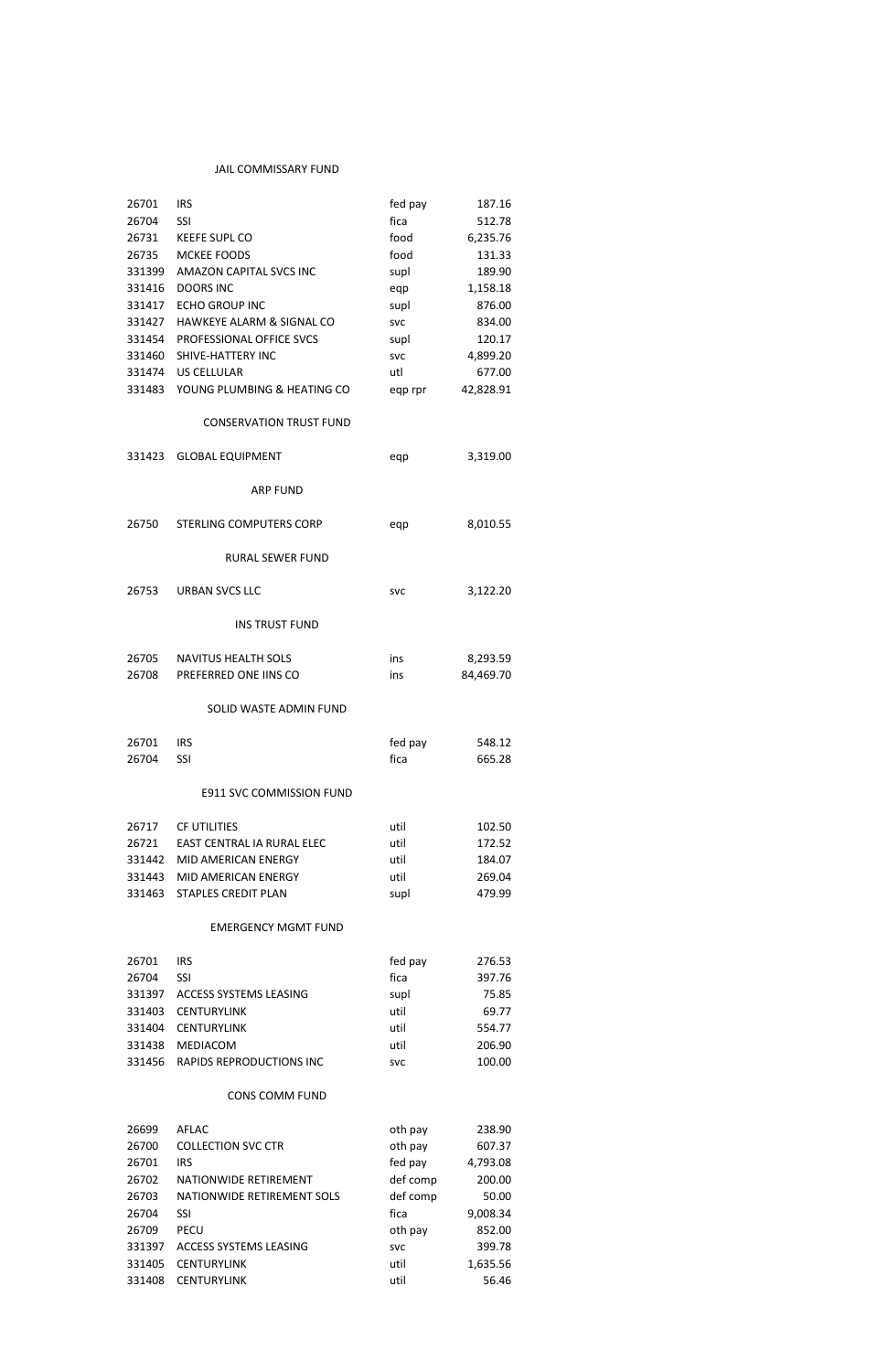| 331461 SHRED-IT USA        | <b>SVC</b> | 52.00  |
|----------------------------|------------|--------|
| 331463 STAPLES CREDIT PLAN | supl       | 146.96 |
| 331475 US CELLULAR         | util       | 46.20  |

#### CO ASSESSOR FUND

| 26701  | <b>IRS</b>                  | fed pay  | 2,484.33  |
|--------|-----------------------------|----------|-----------|
| 26702  | NATIONWIDE RETIREMENT       | def comp | 1,445.00  |
| 26703  | NATIONWIDE RETIREMENT SOLS  | def comp | 325.00    |
| 26704  | SSI                         | fica     | 4,627.90  |
| 26709  | <b>PECU</b>                 | oth pay  | 2,925.00  |
| 26756  | WELLMARK                    | ins      | 14,373.59 |
| 26757  | <b>KOENIGSFELD THOMAS J</b> | edu      | 21.86     |
| 331437 | MARCO INC                   | supl     | 185.23    |
| 331482 | WINDSTREAM IA COMM          | util     | 90.40     |

- A. TO APPROVE, RECEIVE, PLACE ON FILE WITH THE COUNTY AUDITOR
	- 1. The Board of Supervisors APPROVE INTERGOVERNMENTAL JOURNAL ENTRIES, and that the County Auditor be authorized and directed to TRANSFER monies within the various funds as submitted. (None)
- B. TO APPROVE AND DIRECT THE CHAIR TO SIGN
	- 1. The AGREEMENT between Black Hawk County, and Connor Horn, employee, effective February 28<sup>th</sup> 2022, for consideration of law enforcement training provided by Black Hawk County and reimbursement for same if employment terminates.
- AYES: Laylin, Little, Schwartz, Trelka, White.
- NAYS: None. Resolution adopted.

AYES: Laylin, Little, Schwartz, Trelka, White.

NAYS: None. Resolution adopted.

Moved by Trelka, seconded by Laylin that the MINUTES of the Board Meeting held March 22, 2022 be and are hereby approved as submitted. Motion carried.

#### **CONSENT AGENDA**

Laylin moved the following RESOLUTION seconded by Trelka.

#### **CONSENT AGENDA ENDS**

Schwartz moved the following resolution seconded by Laylin.

BE IT HEREBY RESOLVED that the LOWEST RESPONSIBLE BID received from American Pavement Solutions, Inc. of Green Bay, WI, for Fiscal Year 2023 Crack Sealing Maintenance, project number L-7723, in various locations throughout the county with a bid of \$76,974.92 (Engineer's Estimate \$124,810.00) be awarded, as recommended by Catherine Nicholas, County Engineer.

| Name:                             | Location:            | Total Bid:   |
|-----------------------------------|----------------------|--------------|
| Denco Highway Construction Corp.  | Mingo, Iowa          | \$115,444.20 |
| American Pavement Solutions, Inc. | Green Bay, Wisconsin | \$76,974.92  |
| <b>Kluesner Construction</b>      | Farley, Iowa         | \$110,965.00 |

Trelka asked if there was a reason for the wide difference in bids. Nicholas said the county is moving to a crack-sealing process rather than a crack-filling process, and some of the bidders may be unfamiliar with the change.

|  |  |  | AYES: Laylin, Little, Schwartz, Trelka, White. |  |  |
|--|--|--|------------------------------------------------|--|--|
|--|--|--|------------------------------------------------|--|--|

NAYS: None. Resolution adopted.

Laylin moved the following resolution seconded by Trelka.

BE IT HEREBY RESOLVED that the LOWEST REASONABLE BID received from Murphy Tractor & Equipment Inc. of Waterloo, Iowa (bid opening March 22, 2022, 9:07 a.m.) for the fiscal year 2023 purchase of two (2) Motor Graders for the Black Hawk County Secondary Roads Department with a bid of \$758,000.00 be approved as recommended by Catherine Nicholas, County Engineer. Little asked about the difference between these units and the units purchased last year. Nicholas said there was about a 5% increase this year.

| Name:                                         | Location:                          | Final Cost (after trade-in): |
|-----------------------------------------------|------------------------------------|------------------------------|
| Altorfer, Inc.                                | Cedar Rapids, Iowa   $$892,414.00$ |                              |
| Murphy Tractor and Equipment   Waterloo, Iowa |                                    | $\frac{1}{2}$ \$758,000.00   |

AYES: Laylin, Little, Schwartz, Trelka, White.

NAYS: None. Resolution adopted.